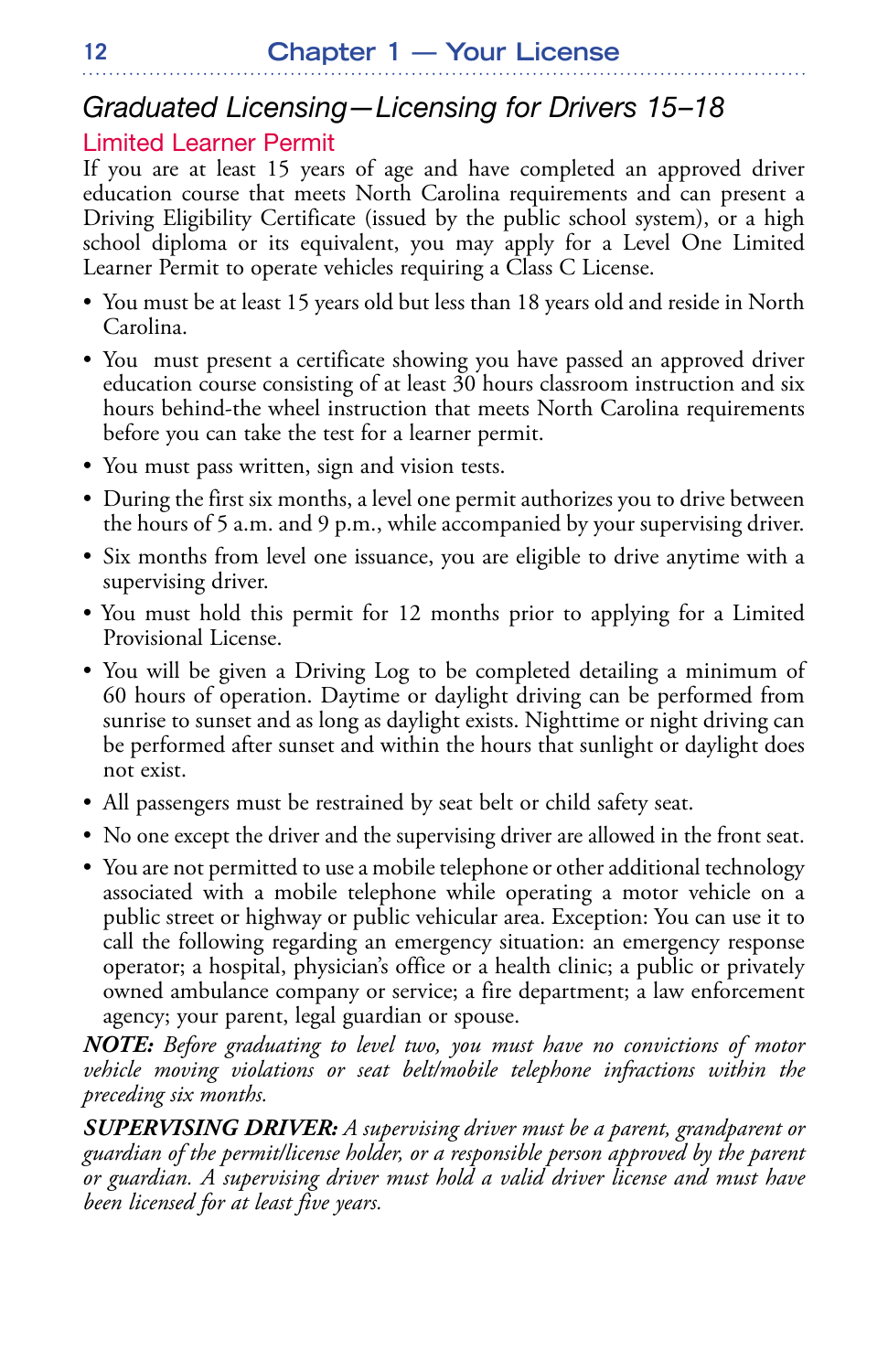### Level Two Limited Provisional License

- Drivers must be at least 16 years old, but less than 18.
- You may drive without supervision from 5 a.m. until 9 p.m. and at any time when driving directly to or from work or any volunteer fire, rescue or emergency medical service, if you are a member.
- You must hold this license at least six months prior to applying for a Full Provisional License.
- You will be given a Driving Log to be completed detailing a minimum of 12 hours of operation. At least six hours must occur during nighttime hours. Daytime or daylight driving can be performed from sunrise to sunset and as long as daylight exists. Nighttime or night driving can be performed after sunset and within the hours that sunlight or daylight does not exist. The log must be signed by the supervising driver and submitted to the Division at the time of application for the Full Provisional License.
- All passengers must be restrained by seat belt or child safety seat.
- Supervising driver must be seated beside the driver.
- The number of passengers allowed in the vehicle under the age of 21 is restricted to ONE when the driver of the vehicle is the holder of a level II, OR if all passengers under the age of 21 are members of the driver's immediate family or members of the same household as the driver, there is no "under 21" limit. If the supervising driver is in the car, this restriction does not apply.
- You are not permitted to use a mobile telephone or other additional technology associated with a mobile telephone while operating a motor vehicle on a public street or highway or public vehicular area. Exception: You can use it to call the following regarding an emergency situation: an emergency response operator; a hospital, physician's office, or a health clinic; a public or privately owned ambulance company or service; a fire department; a law enforcement agency; your parent, legal guardian or spouse.

*NOTE: Before graduating to level three, you must have no convictions of motor vehicle moving violations or seat belt/mobile telephone infractions within the preceding six months.*

*SUPERVISING DRIVER: A supervising driver must be a parent, grandparent or guardian of the permit/license holder, or a responsible person approved by the parent or guardian. A supervising driver must hold a valid driver license and must have been licensed for at least five years.*

### Level Three Full Provisional License

- The restrictions on level one and level two concerning time of driving, supervision and passenger limitations do not apply to a Full Provisional License.
- If you are under the age of 18, you are not permitted to use a mobile telephone or other additional technology associated with a mobile telephone while operating a motor vehicle on a public street or highway or public vehicular area. Exception: You can use it to call the following regarding an emergency situation: an emergency response operator; a hospital, physician's office, or a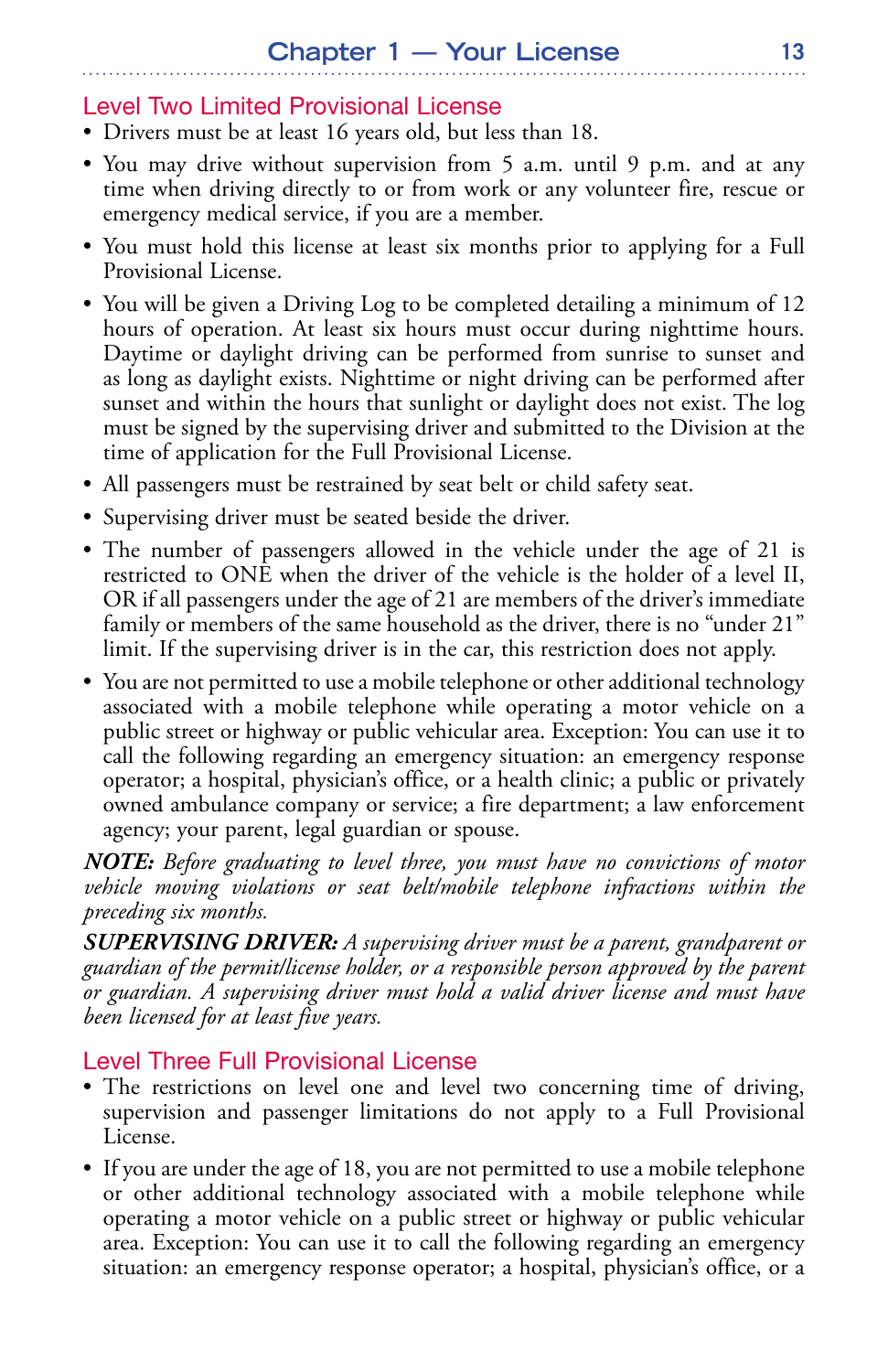health clinic; a public or privately owned ambulance company or service; a fire department; or a law enforcement agency; your parent, legal guardian or spouse.

### New Residents Between the Ages of 15 and 18 Years

If you are a new resident moving into North Carolina and are 15 but less than 18 years old and have a learner permit, a restricted license or an unrestricted license, you should contact your local driver license office to determine which type of license or learner permit you are eligible to apply for.

## *The Provisional Licensee*

Drivers under age 18 are provisional licensees. Because these drivers have a much higher crash rate, special laws apply to them. If you are a driver under age 18:

- You must present a certificate showing you have passed an approved driver education course consisting of at least 30 hours classroom instruction and six hours behind-the-wheel instruction that meets North Carolina requirements before you can take the test for a learner permit or license.
- The DMV reviews your driving record more closely and may contact you if you have certain types of traffic convictions or crashes.
- It is unlawful for a provisional licensee to drive a motor vehicle after or while consuming any amount of alcohol or drugs — a conviction of such a violation will result in a one-year license revocation.
- A parent or legal guardian must sign for a minor.
- You are not permitted to use a cellphone.
- You are not permitted to operate a vehicle while manually entering multiple letters or text as a means of communicating or read any electronic mail or text message.
- Every person occupying a vehicle in motion must have a safety belt properly fastened when the vehicle is in motion.

## *Thinking Of Dropping Out?*

Driver license applicants less than 18 years old must have a Driving Eligibility Certificate, high school diploma or its equivalent to be eligible for a North Carolina driving permit or license. The Driving Eligibility Certificate must be signed by the applicant's school administrator who certifies that the applicant is currently enrolled in school and making progress toward a high school diploma; or that substantial hardship would be placed on the applicant or the applicant's family if he or she does not receive a driver license. The steps in graduated licensing must still be followed even if the Driving Eligibility Certificate is issued due to hardship conditions. North Carolina does not issue a hardship driving permit or license.

DMV must revoke the driver license of any person under age 18 when it receives notice from the proper school authority that the person is no longer eligible for a Driving Eligibility Certificate. This revocation remains in effect until the person's 18th birthday unless a Driving Eligibility Certificate, high school diploma or GED Certificate is obtained.

**14**